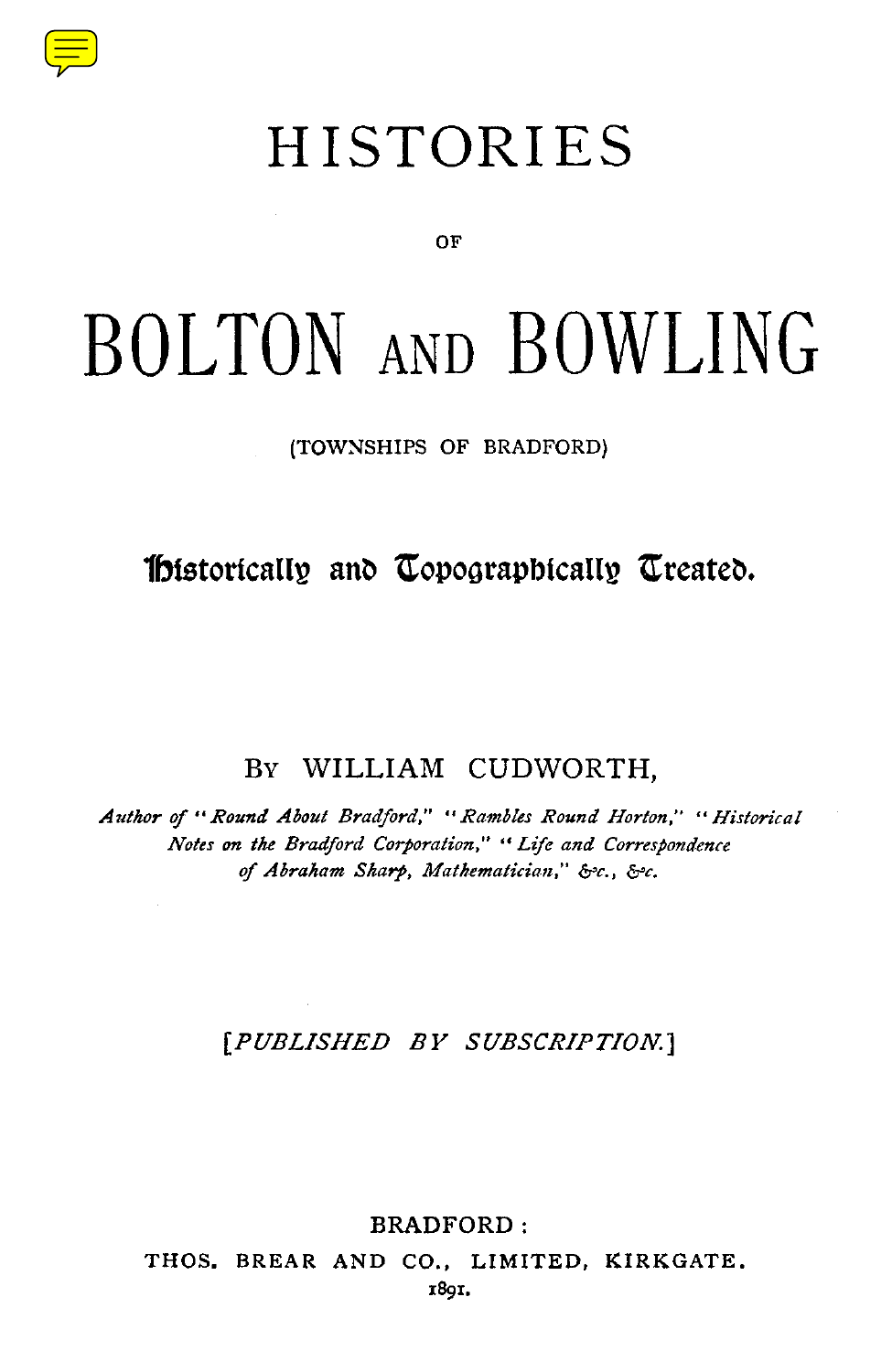#### PREFACE.

This work is published as a contribution to a complete History of Bradford. It is offered, with all its shortcomings, as the result of an effort involving much time and the patient unearthing of material not previously made use of.

The prosperity of Bradford has been largely dependent upon the enterprise developed in its several townships, and it appeared desirable, therefore, that more ample recognition should be made of the places referred to than has hitherto been vcuchsafed in the scanty notices which have already appeared. If this effort be approved, the Author hopes to be able to continue these township histories until the whole borough has been similarly treated, believing that by such a method alone a complete History of Bradford can be compiled.

It would be next to impossible to give in a preface the names of all who have aided the Author in a work of this character. To Mrs. Arthur Tempest, of Coleby Hall, Lincoln, the Author is under especial obligation for much hitherto unpublished information respecting the historic family with which she is connected. To the following gentlemen he is also particularly indebted, namely :—Mr. C. A. Federer, Mr. Butler Wood, and Mr. T. T. Empsall, Bradford ; Mr. S. Lodge, Bowling ; Mr. S. Margerison, Calverley ; Miss Bland, Harrogate ; Rev. Canon Stowell, Chorley Rectory ; Rev. C. W. N. Hyne, Bierley ; Rev. J. Hollywood, Bankfoot; Mr. Fred. C. Galloway and Mr. Harry Speight, West Bowling ; Mr. John H. Atkinson Jowett, Bolton ; Mr. Watson Rogers and the Overseers of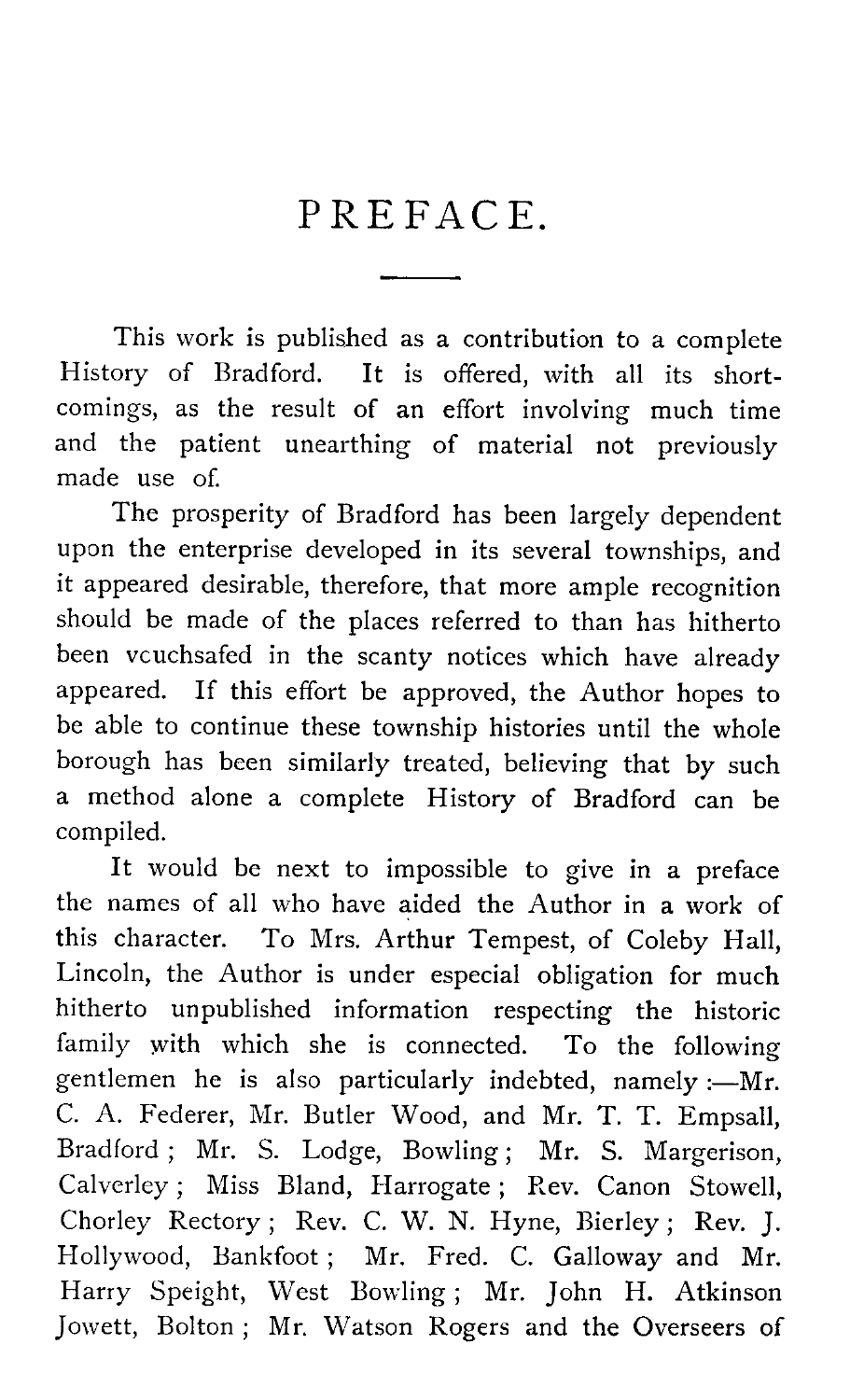Bolton ; Mr. Jonathan Wilkinson and the Overseers of Bowling ; Messrs. Taylor, Jeffery & Little, Solicitors, Bradford ; Messrs. Killick, Hutton & Vint, Solicitors, Bradford ; Messrs. Smith, Gotthardt & Co., Mr. John Hindle, and Mr. Wm. Cowgill, Estate Agents, Bradford.

The illustrations in the book are nearly all original sketches taken from the objects *in situ,* and in their preparation the Author desires to express his special obligations to Mr. W. Burton, of New Barnet, London, for the admirably-etched portrait of Mr. Geo. Ackroyd ; and to Messrs. Virtue & Co., Limited, for impressions from the plate; also to Mr. W. Rose, Bradford, for several photo views ; to Mr. Tom Bradley, of Bingley, and Mr. C. H. Shaw, Bradford, for drawings ; to Messrs. Hare & Co., Limited, London ; Mr. Wm. Holmes, Ulverston; and Mr. C. W. Shepherd, Bradford, for the execution of other artistic work. Several of the heraldic bearings have been drawn by Mr. John Thornton, of Bradford. The Author is similarly indebted to Mr. F. H. Pearce, mining engineer to the Bowling Iron Company, for the section of the geological strata of Bowling, which will always be a standard guide to the coal measures of that township.

The subject has been treated in a popular rather than in an archaeological manner, and although the mine of wealth existing has been far from exhausted, the present effort will form a substantial groundwork upon which additional material may be placed.

W. CUDWORTII.

BRADFORD, *March, 1891.*